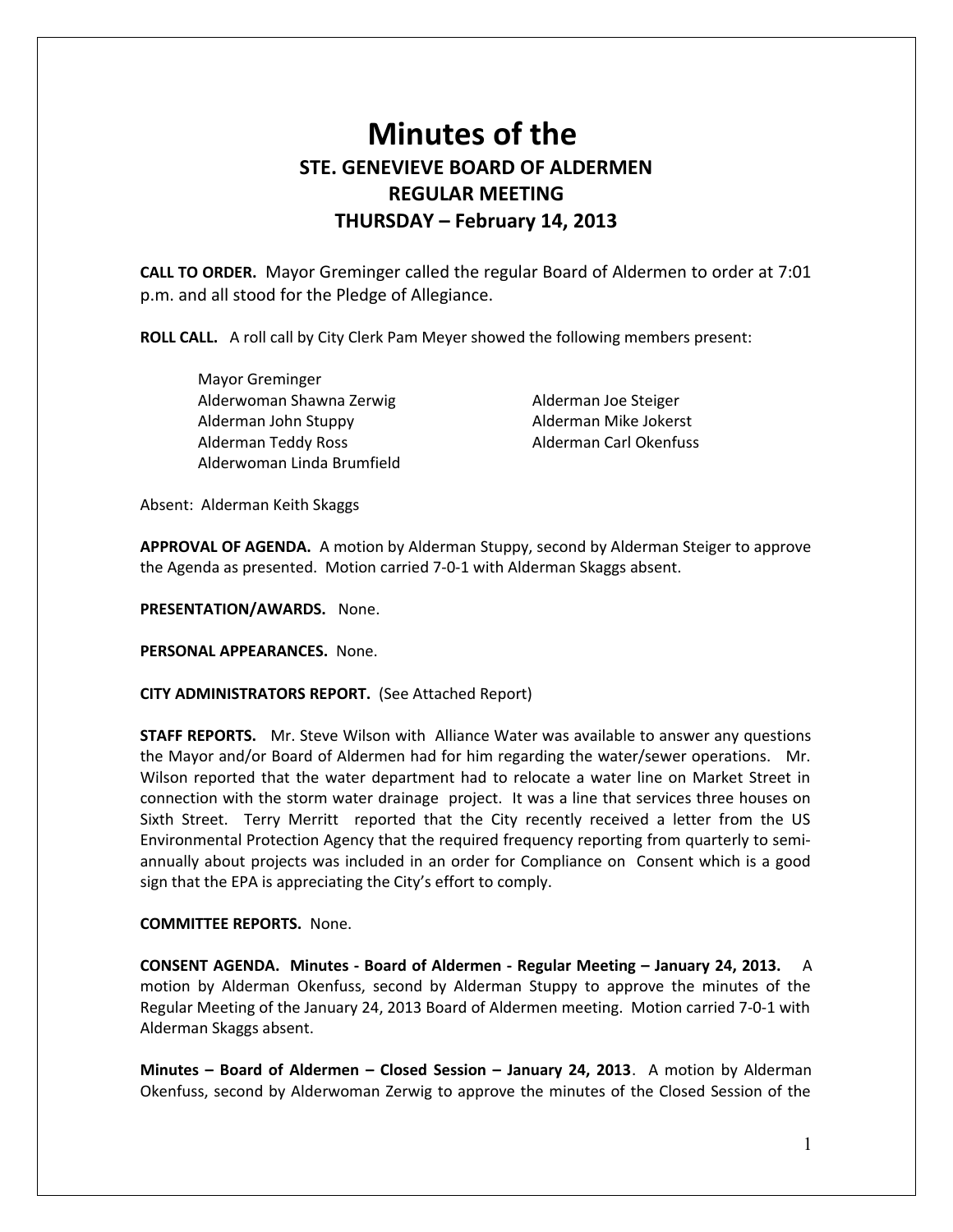Board of Aldermen Meeting of January 24, 2013. Motion carried 7-0-1 with Alderman Skaggs absent.

**RESOLUTION 2013-13. A RESOLUTION OF THE CITY OF STE. GENEVIEVE, MISSOURI AUTHORIZING THE MAYOR TO EXECUTE A PROPERTY MAINTENANCE AGREEMENT WITH ACTION ONE, A STE. GENEVIEVE NEIGHBORHOOD WATCH GROUP.** A motion by Alderman Steiger, second by Alderwoman Zerwig to approve Resolution 2013-13. Motion carried 7-0-1 with Alderman Skaggs absent.

 **RESOLUTION 2013-14. A RESOLUTION APPOINTING KATHY WALTZ TO THE STE. GENEVIEVE TOURISM TAX COMMISSION.** A motion by Alderman Okenfuss, second by Alderwoman Brumfield to approve Resolution 2013-14. Motion carried 7-0-1 with Alderman Skaggs absent.

## **OLD BUSINESS**

**BILL NO. 3903. AN ORDINANCE OF THE CITY OF STE. GENEVIEVE MISSOURI AUTHORIZING THE MAYOR TO ENTER INTO AN AGREEMENT WITH THE MISSOURI HIGHWAYS** AND TRANSPORTATION COMMISSION. 2<sup>nd</sup> READING. A motion by Alderwoman Zerwig, second by Alderman Steiger, Bill No. 3903 was placed on its second and final reading, read by title only, considered and passed by a roll call vote as follows: Ayes: Alderwoman Zerwig, Alderman Steiger, Alderman Stuppy, Alderman Jokerst, Alderman Okenfuss, Alderwoman Brumfield and Alderman Ross. Nays: None Absent: Alderman Skaggs. Motion carried 7-0-1. Thereupon Bill No. 3903 was declared Ordinance No. 3841 signed by the Mayor and attested by the City Clerk.

## **NEW BUSINESS**

**BILL NO. 3904. AN ORDINANCE AUTHORIZING THE MAYOR TO ENTER INTO AN AGREEMENT BETWEEN THE CITY OF STE. GENEVIEVE AND STE. GENEVIEVE COUNTY TO ASSIST IN THE FUNDING AND COOPERATION OF THE STE. GENEVIEVE COUNTY RECYCLING CENTER. 1 st READING.** A motion by Alderman Steiger, second by Alderman Okenfuss, Bill No. 3904 was placed on its first reading, read by title only, considered and passed with an 7-0-1 vote of the Board of Aldermen with Alderman Skaggs absent.

**BILL NO. 3905. AN ORDINANCE OF THE CITY OF STE. GENEVIEVE MISSOURI AUTHORIZING THE MAYOR TO ENTER INTO AN AGREEMENT WITH THE MISSOURI HIGHWAYS AND TRANSPORTATION COMMISSION. (WAYFINDING SIGNING AGREEMENT) 1st READING.** A motion by Alderman Steiger, second by Alderman Okenfuss, Bill No. 3905 was placed on its first reading, read by title only, considered and passed with an 7-0-1 vote of the Board of Aldermen with Alderman Skaggs absent.

**BILL NO. 3906. AN ORDINANCE AUTHORIZING THE MAYOR TO ENTER INTO AN AGREEMENT BETWEEN THE CITY OF STE. GENEVIEVE AND STE. GENEVIEVE COUNTY REGARDING 911 DISPATCHING SERVICES FOR THE CALENDAR YEAR 2013. 1st READING.** A motion by Alderman Jokerst, second by Alderman Ross, Bill No. 3906 was placed on its first reading, read by title only, considered and passed with an 7-0-1 vote of the Board of Aldermen with Alderman Skaggs absent.